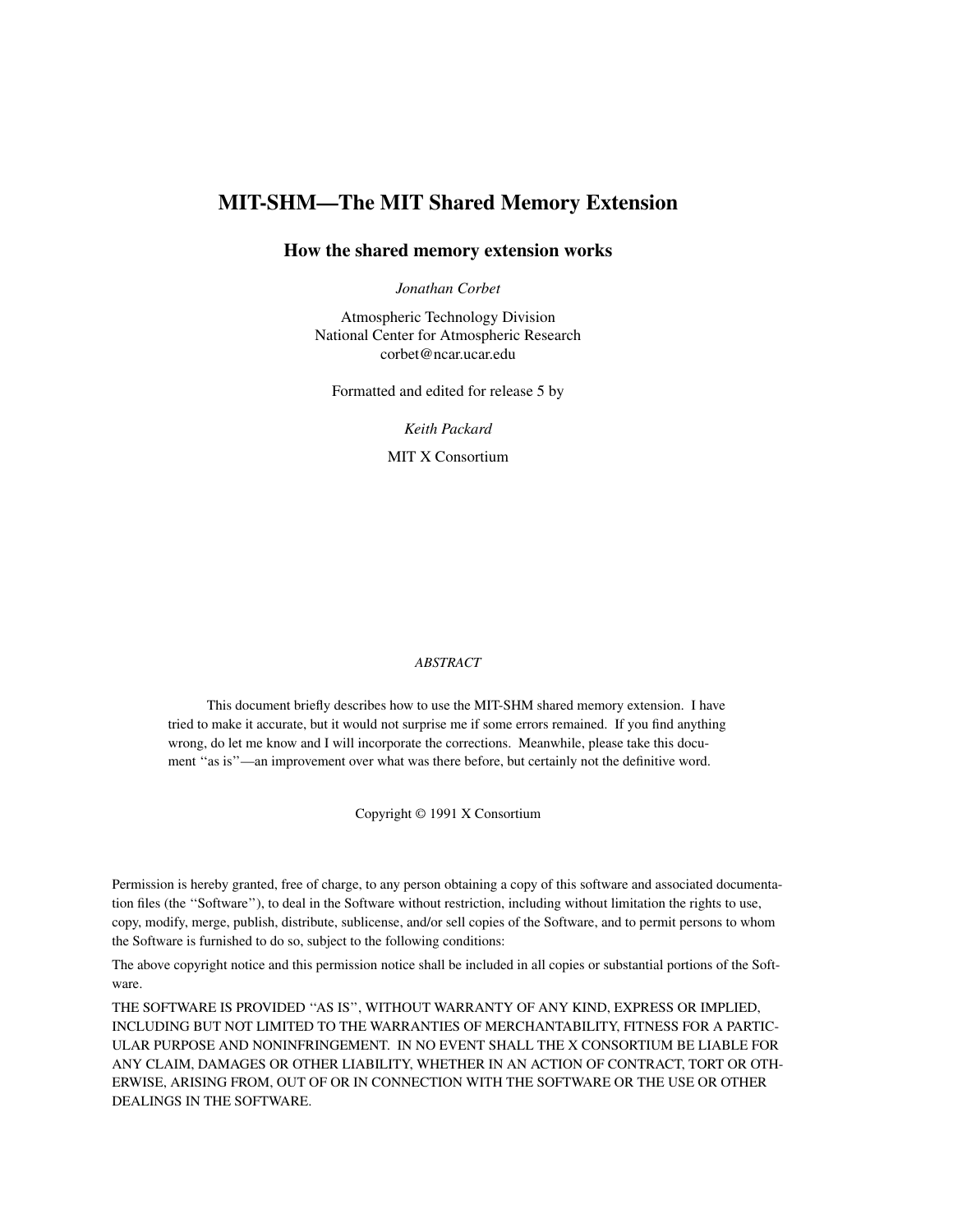Except as contained in this notice, the name of the X Consortium shall not be used in advertising or otherwise to promote the sale, use or other dealings in this Software without prior written authorization from the X Consortium.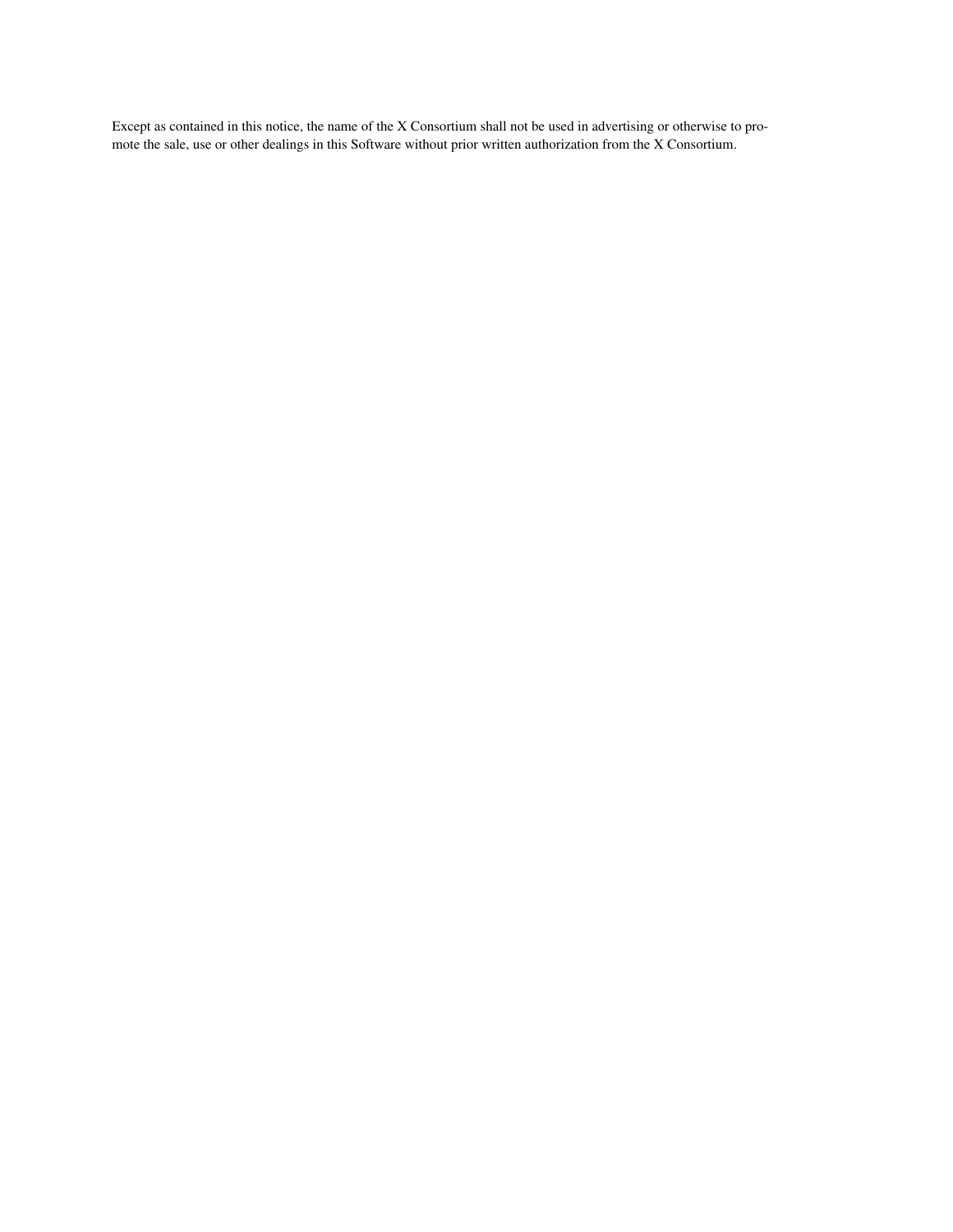#### **1. REQUIREMENTS**

The shared memory extension is provided only by some X servers. To find out if your server supports the extension, use xdpyinfo(1). In particular, to be able to use this extension, your system must provide the SYSV shared memory primitives. There is not an mmap-based version of this extension. To use shared memory on Sun systems, you must have built your kernel with SYSV shared memory enabled -- which is not the default configuration. Additionally, the shared memeory maximum size will need to be increased on both Sun and Digital systems; the defaults are far too small for any useful work.

## **2. WHAT IS PROVIDED**

or

The basic capability provided is that of shared memory XImages. This is essentially a version of the ximage interface where the actual image data is stored in a shared memory segment, and thus need not be moved through the Xlib interprocess communication channel. For large images, use of this facility can result in some real performance increases.

Additionally, some implementations provided shared memory pixmaps. These are 2 dimensional arrays of pixels in a format specified by the X server, where the image data is stored in the shared memory segment. Through use of shared memory pixmaps, it is possible to change the contents of these pixmaps without using any Xlib routines at all. Shared memory pixmaps can only be supported when the X server can use regular virtual memory for pixmap data; if the pixmaps are stored in some magic graphics hardware, your application will not be able to share them with the server.  $Xdpyinfo(1)$  doesn't print this particular nugget of information.

#### **3. HOW TO USE THE SHARED MEMORY EXTENSION**

Code which uses the shared memory extension must include a number of header files:

```
# include <X11/Xlib.h> /* of course */
# include <sys/ipc.h>
# include <sys/shm.h>
# include <X11/extensions/XShm.h>
```
Of course, if the system you are building on does not support shared memory, the file XShm.h may not be present. You may want to make liberal use of #ifdefs.

Any code which uses the shared memory extension should first check to see that the server provides the extension. You could always be running over the net, or in some other environment where the extension will not work. To perform this check, call either

```
Status XShmQueryExtension (display)
        Display *display
Status XShmQueryVersion (display, major, minor, pixmaps)
        Display *display;
        int *major, *minor;
        Bool *pixmaps
```
Where "display" is, of course, the display on which you are running. If the shared memory extension may be used, the return value from either function will be True; otherwise your program should operate using conventional Xlib calls. When the extension is available, XShmQueryVersion also returns ''major'' and ''minor'' which are the version numbers of the extension implementation, and ''pixmaps'' which is True iff shared memory pixmaps are supported.

## **4. USE OF SHARED MEMORY XIMAGES**

The basic sequence of operations for shared memory XImages is as follows:

- 1−Create the shared memory XImage structure
- 2−Create a shared memory segment to store the image data
- 3−Inform the server about the shared memory segment
- 4 Use the shared memory XImage, much like a normal one.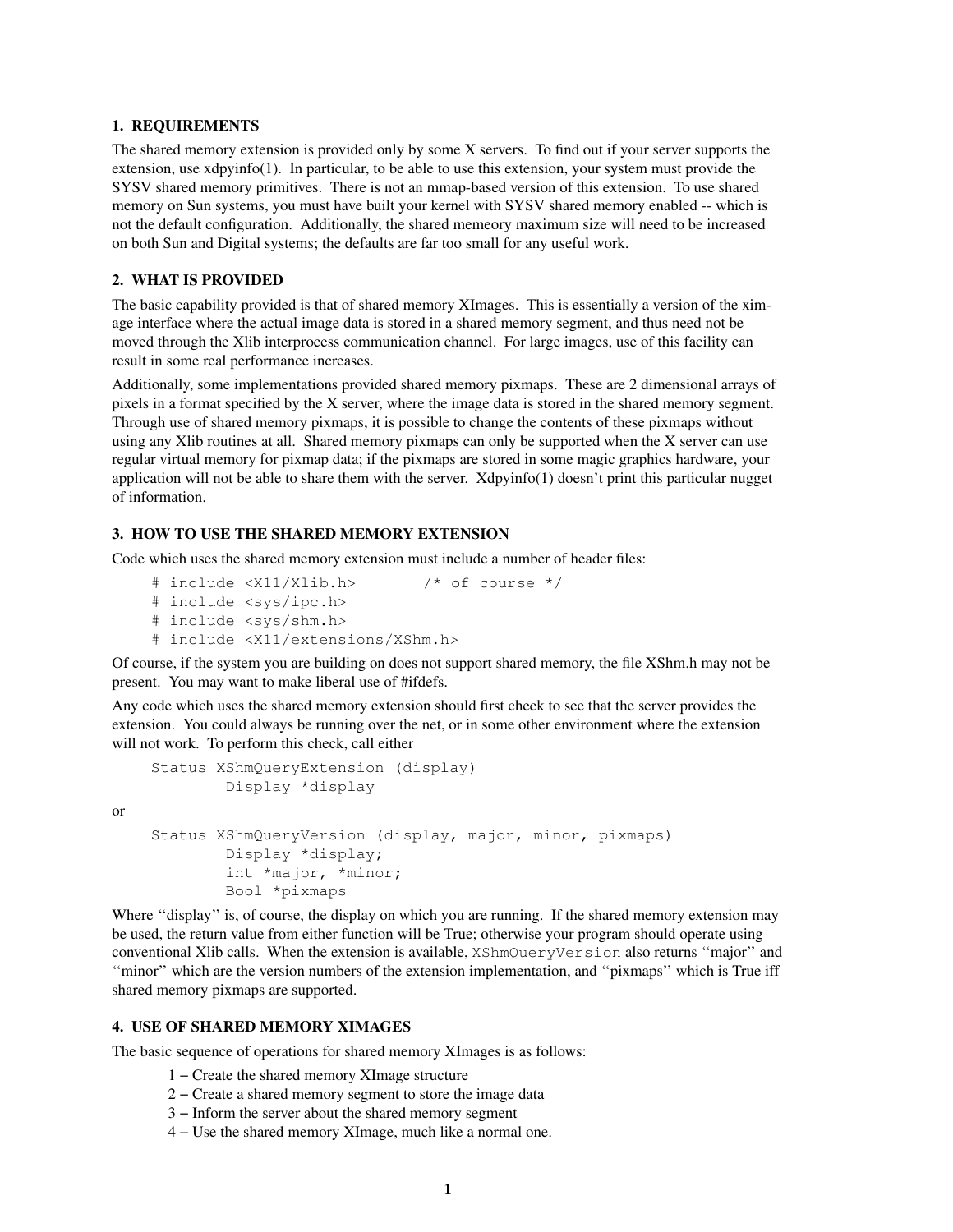To create a shared memory XImage, use:

```
XImage *XShmCreateImage (display, visual, depth, format, data,
                         shminfo, width, height)
        Display *display;
        Visual *visual;
        unsigned int depth, width, height;
        int format;
        char *data;
        XShmSegmentInfo *shminfo;
```
Most of the arguments are the same as for XCreateImage; I will not go through them here. Note, however, that there are no "offset", "bitmap\_pad", or "bytes\_per\_line" arguments. These quantities will be defined by the server itself, and your code needs to abide by them. Unless you have already allocated the shared memory segment (see below), you should pass in NULL for the ''data'' pointer.

There is one additional argument: ''shminfo'', which is a pointer to a structure of type XShmSegmentInfo. You must allocate one of these structures such that it will have a lifetime at least as long as that of the shared memory XImage. There is no need to initialize this structure before the call to XShmCreateImage.

The return value, if all goes well, will be an XImage structure, which you can use for the subsequent steps.

The next step is to create the shared memory segment. This is best done after the creation of the XImage, since you need to make use of the information in that XImage to know how much memory to allocate. To create the segment, you need a call like:

```
shminfo.shmid = shmqet (IPC PRIVATE,
        image->bytes_per_line * image->height, IPC_CREAT|0777);
```
(assuming that you have called your shared memory XImage ''image''). You should, of course, follow the Rules and do error checking on all of these system calls. Also, be sure to use the bytes\_per\_line field, not the width you used to create the XImage as they may well be different.

Note that the shared memory ID returned by the system is stored in the shminfo structure. The server will need that ID to attach itself to the segment.

Also note that, on many systems for security reasons, the X server will only accept to attach to the shared memory segment if it's readable and writeable by ''other''. On systems where the X server is able to determine the uid of the X client over a local transport, the shared memory segment can be readable and writeable only by the uid of the client.

Next, attach this shared memory segment to your process:

shminfo.shmaddr = image->data = shmat (shminfo.shmid,  $0, 0$ );

The address returned by shmat should be stored in \*both\* the XImage structure and the shminfo structure.

To finish filling in the shminfo structure, you need to decide how you want the server to attach to the shared memory segment, and set the ''readOnly'' field as follows. Normally, you would code:

shminfo.readOnly = False;

If you set it to True, the server will not be able to write to this segment, and thus XShmGetImage calls will fail.

Finally, tell the server to attach to your shared memory segment with:

Status XShmAttach (display, shminfo);

If all goes well, you will get a non-zero status back, and your XImage is ready for use.

To write a shared memory XImage into an X drawable, use XShmPutImage:

```
Status XShmPutImage (display, d, gc, image, src_x, src_y,
                     dest_x, dest_y, width, height, send_event)
        Display *display;
        Drawable d;
        GC gc;
```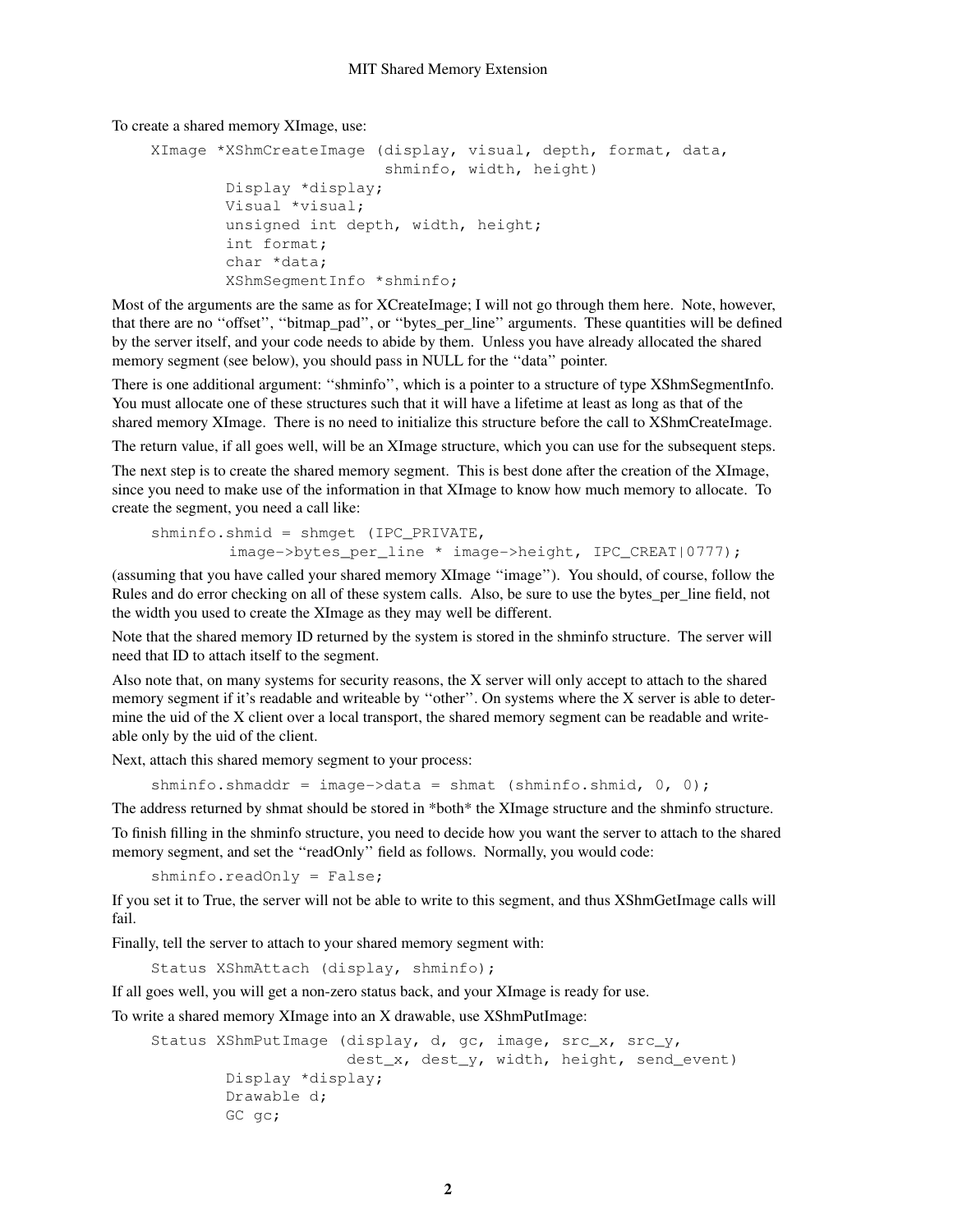```
XImage *image;
int src_x, src_y, dest_x, dest_y;
unsigned int width, height;
bool send event;
```
The interface is identical to that of XPutImage, so I will spare my fingers and not repeat that documentation here. There is one additional parameter, however, called "send event". If this parameter is passed as True, the server will generate a ''completion'' event when the image write is complete; thus your program can know when it is safe to begin manipulating the shared memory segment again.

The completion event has type XShmCompletionEvent, which is defined as the following:

```
typedef struct {
    int type; \frac{1}{2} /* of event */
    unsigned long serial; /* # of last request processed */Bool send_event; \frac{1}{2} /* true if came from a SendEvent request */
    Display *display; \frac{1}{2} /* Display the event was read from */
    Display *display; \frac{1}{2} /* Display the event was read from */<br>Drawable drawable; \frac{1}{2} /* drawable of request */
    int major_code; /* ShmReqCode */
    int minor_code; /* X_ShmPutImage */
    ShmSeg shmseg; /* the ShmSeg used in the request */
    unsigned long offset; \frac{1}{x} the offset into ShmSeg used */
} XShmCompletionEvent;
```
The event type value that will be used can be determined at run time with a line of the form:

```
int CompletionType = XShmGetEventBase (display) + ShmCompletion;
```
If you modify the shared memory segment before the arrival of the completion event, the results you see on the screen may be inconsistent.

To read image data into a shared memory XImage, use the following:

```
Status XShmGetImage (display, d, image, x, y, plane_mask)
    Display *display;
    Drawable d;
    XImage *image;
    int x, y;
    unsigned long plane mask;
```
Where "display" is the display of interest, "d" is the source drawable, "image" is the destination XImage, "x" and "y" are the offsets within "d", and "plane\_mask" defines which planes are to be read.

To destroy a shared memory XImage, you should first instruct the server to detach from it, then destroy the segment itself, as follows:

```
XShmDetach (display, shminfo);
XDestroyImage (image);
shmdt (shminfo.shmaddr);
shmctl (shminfo.shmid, IPC_RMID, 0);
```
### **5. USE OF SHARED MEMORY PIXMAPS**

Unlike  $X$  images, for which any image format is usable, the shared memory extension supports only a single format (i.e. XYPixmap or ZPixmap) for the data stored in a shared memory pixmap. This format is independent of the depth of the image (for 1-bit pixmaps it doesn't really matter what this format is) and independent of the screen. Use XShmPixmapFormat to get the format for the server:

```
int XShmPixmapFormat (display)
        Display *display;
```
If your application can deal with the server pixmap data format (including bits-per-pixel et al.), create a shared memory segment and ''shminfo'' structure in exactly the same way as is listed above for shared memory XImages. While it is, not strictly necessary to create an XImage first, doing so incurs little